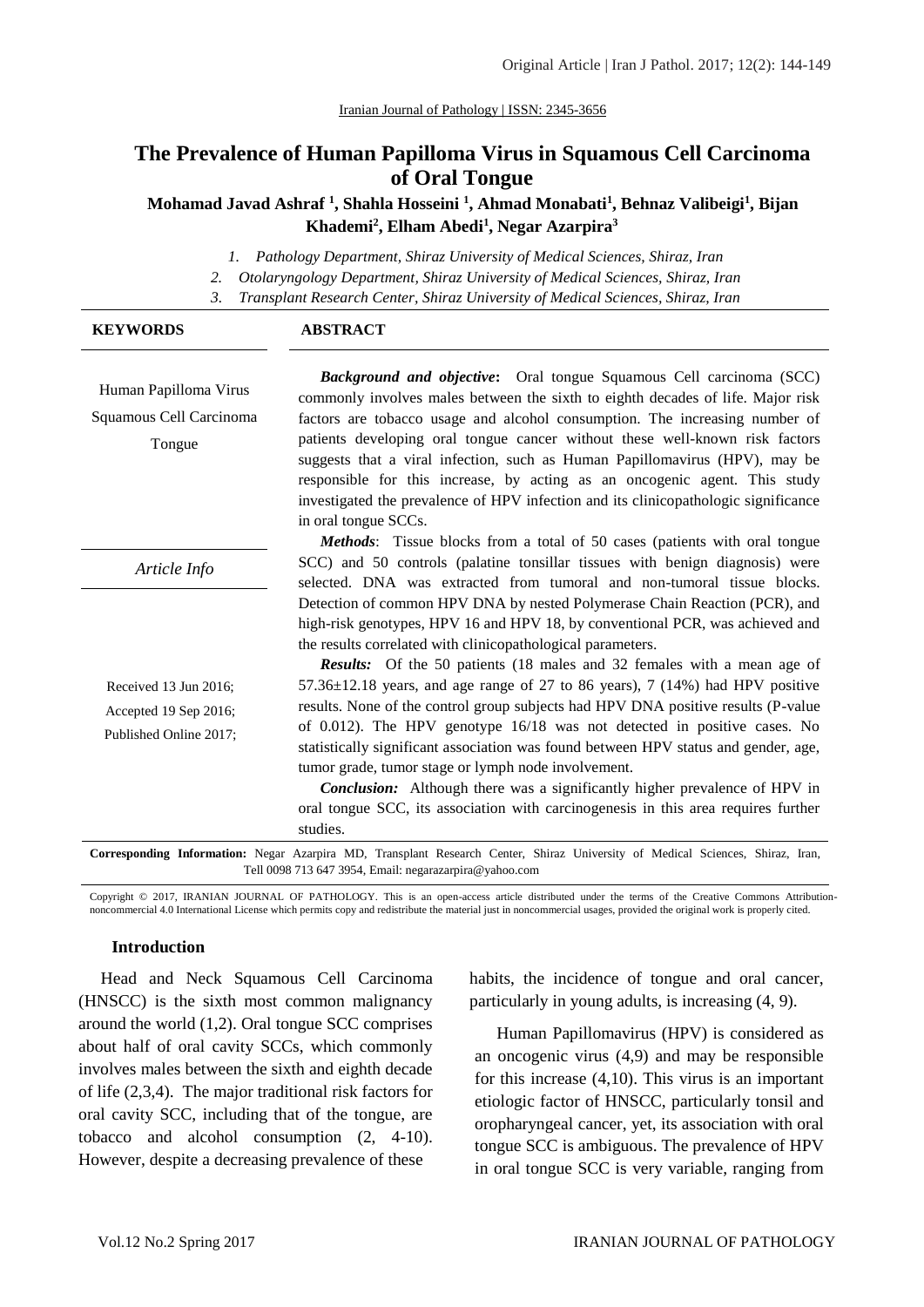0% to 100%, in different studies (3-5,9,10). This might be due to the sample size, sample type, storage conditions, detection methods, geographic variation and misclassification of the oropharyngeal tongue as an oral cavity subset (5,7,8).

Human Papillomavirus positive tumors are more common in young patients and present small sized tumors with advanced neck involvement. Histologically, these tumors are poorly differentiated and non-keratinized SCC with basaloid features (11,12,13). Human Papillomavirus positive tumors respond well to chemotherapy and radiation, and have a better prognosis and survival than HPV negative tumors (12,14, 15).

There is limited information on the epidemiology of oral tongue SCC and HPV in Iran. In this study, clinical and tumor characteristics, as well as HPV status in oral tongue SCC, in the south of Iran, was assessed.

# **Materials and Methods**

Fifty histopathologically-confirmed formalinfixed, paraffin-embedded tissue blocks of oral tongue SCC, product of partial or complete hemiglossectomy, were obtained from the archives of Khalili Hospital Pathology Laboratory, affiliated to Shiraz University of Medical Sciences, Province of Shiraz, Iran, from 2010 to 2015.

Age, gender, tumor size, TNM stage classification (T stands for Tumor, N stands for lymph node & M stands for metastasis) according to the American Joint Committee on Cancer staging (AJCC)  $7<sup>th</sup>$  Edition, 2010 (8), histological grade according to the World Health Organization (WHO) guidelines and tumor-node-metastases were obtained from the patients' medical charts. Hematoxylin and Eosin (H&E) slides and previous reports were reviewed by two pathologists. Fifty palatine tonsillar tissue blocks of adult patients with benign diagnosis (chronic tonsillitis and follicular hyperplasia) were collected as a control group for comparative analysis. Based on previous studies, in our study, individuals with age of  $\leq 45$ 

years old were considered as young patients  $(2,4,7)$ .

# **Molecular Study**

Six-micrometer sections from all formalinfixed, paraffin-embedded tissue blocks were prepared for DNA extraction using the Yekta Tajhiz Azma DNA extraction mini kit for tissue (Iran), according to the manufacturer's instructions.

Detection of common HPV DNA by nested PCR and high-risk genotypes, HPV 16 and HPV 18, by conventional PCR, was performed (9). βactin primers (317bp) were used as the internal control. For each PCR reaction, DNA extracted from a known HPV-positive uterine cervical tissue was used as the positive control. Each amplification reaction was performed in a total volume of 25 µL containing 200 ng of template DNA, 1X PCR buffer, 1.5 mM mgcl2, 200 µM dNTPs, 1 unit taq DNA polymerase (Yekta Tajhiz Azma) and 0.2  $\mu$ M of each primer (TIB Molbiol, Germany).

The PCR conditions were as follows; initial denaturation at 94  $\mathbb C$  for 5 minutes, followed by 40 cycles of denaturation at 94 ̊C for 45 seconds, annealing at 55 ̊C for 45 seconds, extension at 72 ̊C for 45 seconds with a final extension at 72 ̊C for 5 minutes. Amplicons were run on 2.5% agarose gel, followed by Gel Red staining and visualization with transilluminator

# **Human Papillomavirus Genotyping**

For identification of HPV 16 and HPV 18, conventional PCR was carried out separately on the HPV positive samples (9). The PCR reactions consisted of a total volume of 25 µL and contained 200 ng of template DNA, 1X PCR buffer, 1.5 mM mgCl2, 200 µM dNTPs, 1 unit taq DNA polymerase (Yekta Tajhiz Azma) and 0.2 µM of HPV 16 primers or 0.2 µM HPV 18 primers (TIB Molbiol, Germany).

The PCR reaction was performed with initial denaturation at 94 ̊C for 1-minute, followed by 35 cycles of denaturation at 94 ̊C for 1 minute, annealing at 58  $\degree$ C for 2 minutes, extension at 72  $\degree$ C for 3 minutes, and final extension step at  $72^{\circ}$ C for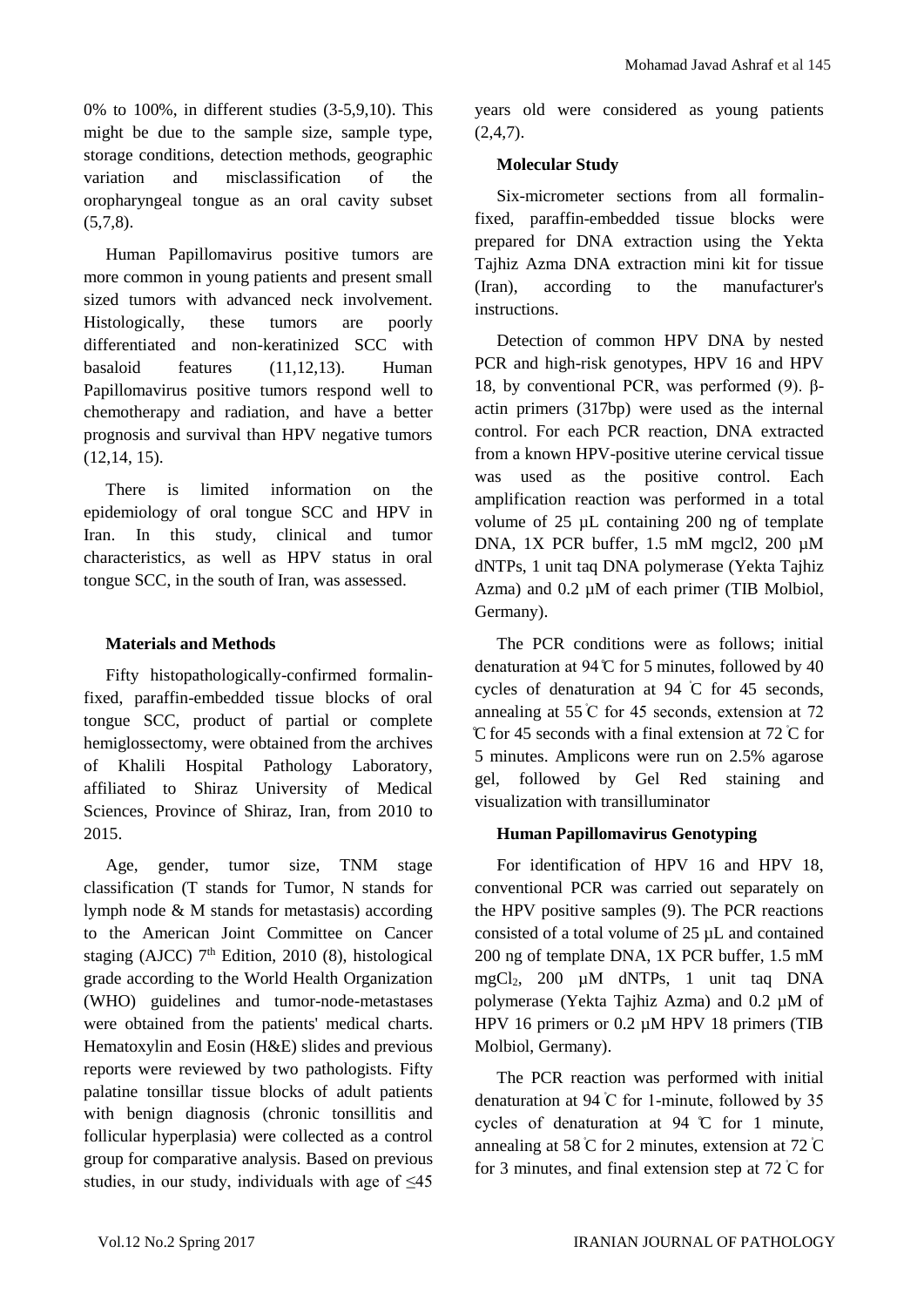### 146 **The Prevalence of Human Papilloma…**

10 minutes. Amplicons were run on a 2.5% agarose gel, followed by Gel Red staining and visualization with a transilluminator.

### **Statistical Analysis**

The correlation between HPV status in oral tongue SCC and clinicopathological parameters was analyzed using Chi-square and Fisher's exact tests with the SPSS software (version 14). Pvalues less than 0.05 were considered statistically significant.

# **Results**

The patients' age ranged from 27 to 86 years old (mean age of 57.36±12.18 years), and 36% were male and 64% female. Among the controls, 46% were male and 54% female, and age ranged from 29 to 68 years (mean age of  $49.72 \pm 10.10$ years) (P>0.05). Fourteen cases (28%) were aged ≤45 years and were, therefore, considered as young patients (Table 1).

**Table 1.** Correlation of Human Papillomavirus Status with the Characteristics of Oral Tongue Squamous Cell Carcinoma Cases

|                                                                                        | <b>HPV</b>                                         |                                                     |                |
|----------------------------------------------------------------------------------------|----------------------------------------------------|-----------------------------------------------------|----------------|
| <b>Characteristics</b>                                                                 | Positive                                           | Negative                                            | <b>P-Value</b> |
|                                                                                        | $(n=7)$ $(\%)$                                     | $(n=43)(%$                                          |                |
| Age<br>$\leq$ 45 years<br>>45 years                                                    | 2(14.3%)<br>$5(13.9\%)$                            | 12 (85.7%)<br>$31(86.1\%)$                          | 1.000          |
| <b>Gender</b><br><b>Male</b><br>Female                                                 | 5(27.8%)<br>$2(6.2\%)$                             | 13 (72.2%)<br>30 (93.8%)                            | 0.083          |
| <b>Tumor Differentiation</b><br>Well $(n=26)$<br>Moderately $(n=18)$<br>Poorly $(n=6)$ | $6(23.1\%)$<br>$0(0\%)$<br>1(16.7%)                | 20 (76.9%)<br>18 (100%)<br>$5(83.3\%)$              | 0.092          |
| <b>Tumor</b> stage<br>$\mathbf{H}$<br>III<br>IV                                        | 1(12.5%)<br>2(28.6%)<br>$2(11.1\%)$<br>$2(11.8\%)$ | 7(87.5%)<br>$5(71.4\%)$<br>16 (88.9%)<br>15 (88.2%) | 0.755          |
| Lymph node status<br>Free<br><b>Involved</b>                                           | 3(14.3%)<br>$4(14.8\%)$                            | 18 (85.7%)<br>23 (85.2%)                            | 1.000          |

Human Papillomavirus DNA was detected in 7 out of 50 (14%) cases with oral tongue SCC (Figure 1).

All tonsillar tissues were negative for HPV genome; this difference was statistically significant (p-value=0.012). The mean age of HPV-positive and HPV-negative patients was 56.71 $\pm$ 11.14 and 57.46 $\pm$ 11.18 years, respectively (P value of 0.91).

HPV infection was more common in male compared to female patients, although the difference was not statistically significant (27.8% vs. 6.2%, p-value of 0.083). None of the specimens (0%) were positive for HPV 16/18 genotype. Two of 14 (14.3%) young patients  $(\leq 45)$ years old) were HPV positive. In HPV positive cases, most of the patients were more than 45 years old (71.4%) compared with young patients (28.6%), although the difference was not statistically significant (P value of 1).



**Fig 1.** Agarose Stained Gel Representative Polymerase Chain Reaction Products of Tongue Squamous Cell Carcinoma Samples for Human Papillomavirus

The size of common HPV and β-Actin were 150 bp and 317 bp, respectively. 1,2 and 8: Tumoral tissue with no HPV amplification. 3,5 and 6: Tumoral tissue with HPV amplification. 4: 50 bp ladder, 7: d  $H_2O$  negative control, 9: lymph node tissue negative control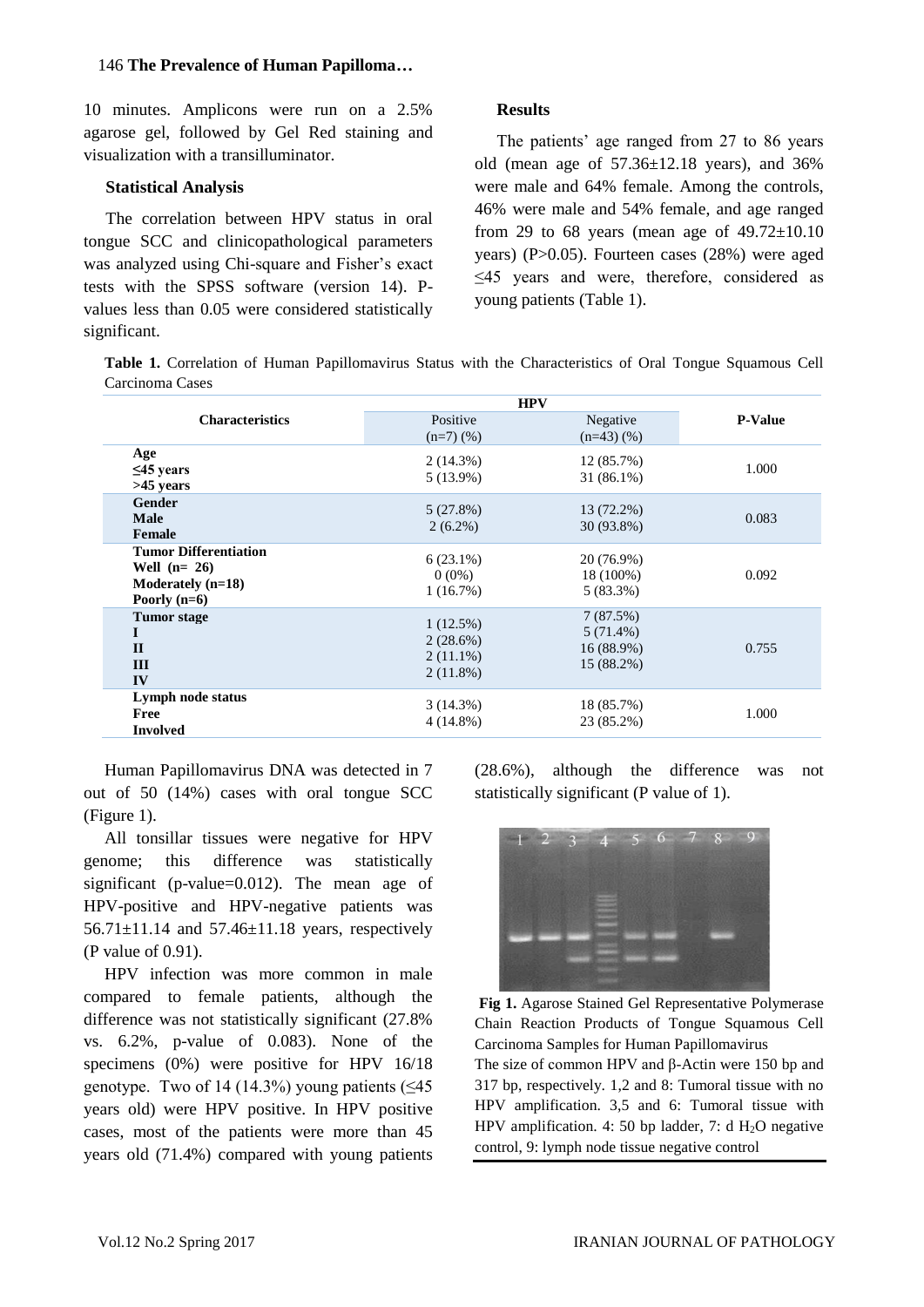HPV infection was more common in male compared to female patients, although the difference was not statistically significant (27.8% vs. 6.2%, p-value of 0.083). None of the specimens (0%) were positive for HPV 16/18 genotype. Two of 14 (14.3%) young patients  $(\leq 45)$ years old) were HPV positive. In HPV positive cases, most of the patients were more than 45 years old (71.4%) compared with young patients (28.6%), although the difference was not statistically significant (P value of 1).

The frequency of HPV infection was higher in well differentiated than poorly differentiated tumors, yet, the difference was not statistically significant (23.1% vs. 16.7%, P value of 0.092). None of the moderately differentiated tumors showed HPV positivity.

On the other hand, in HPV positive cases, most of the tumors were well differentiated, yet, the difference was not statistically significant (85.7% vs. 14.3%, P value of 0.092).

Although HPV positivity was more prevalent in stage II tumors (28.6%), no statistically significant differences were observed between HPV status and tumor stage (P value of 0.755).

Also, no statistically significant differences were observed between HPV positivity and lymph node status (P value of 1).

There was no statistically significant association between HPV status and gender, age, tumor grade, tumor stage or lymph node involvement. Correlation of HPV status with the characteristics of cases is shown in Table 1.

# **Discussion**

Multiple studies have established the causative role of HPV infection in the onset of tonsillar and base of tongue SCC worldwide, yet, its role as a risk factor in oral tongue SCC, has been controversial (5). In our study, HPV DNA was detected in 14% of oral tongue SCC and no highrisk HPV 16/18 genotypes were identified.

Elango et al. from India studied 60 oral tongue SCCs and 46 normal oral mucosal samples. Human Papillomavirus DNA was found in 50% of patients and 67% of the control group, and HPV-16 was detected in 48.3% of the patients (4).

Furthermore, Lee et al. from Korea examined 36 patients with early oral tongue SCC and 25 normal tongue mucosa, using the PCR method. The virus was found in 36% and 4% of tumors and normal oral mucosa, respectively. About 85% of HPV positive cases had HPV-16 genotypes (10).

Paz et al. from the USA studied frozen tissue samples of 167 patients. The HPV DNA was found in 12.8% of tongue SCCs. This study showed that HPV positive patients presented a higher stage of disease compared with HPV negative individuals, yet, there was no significant difference in the 3-year survival rate (16).

Kantola et al. studied 105 cases of oral tongue SCC and found HPV in all patients (17). Moreover, Dahlgren et al. studied 85 oral tongue SCCs and 25 base of tongue SCCs using the PCR method. They found HPV DNA in 2.3% of oral tongue and 40% of base of tongue SCCs (18).

Tsimplaki et al. from Greece evaluated 53 patients with oral tongue SCC. The overall frequency of HPV DNA positivity was 11.3%, while high risk HPV was detected in 7.5% of the samples. They suggested that HPV was more common in female compared to male patients and the infection was not associated with younger age (5).

In India, HPV was more common in males compared to females, with no significant difference in the frequency of HPV infection between younger  $(≤45 \text{ years})$  and older patients (>45 years) (4). In another study, Liang et al. analyzed fresh-frozen tumor tissues of 51 patients with oral tongue SCC by the PCR assay for the presence of HPV DNA, and found only 1 HPVpositive (HPV-16) tumor (1.96%); this patient was young (4).

It seems that in the Iranian population, SCC is the most common lesion of the tongue (19). The patients' age was between 41 and 60 years and there was a higher frequency of males (53%) compared to females (47%) (19).

In Mashhad, North East province of Iran, SCC of tongue was the most common oral cancer in young patients (<40 years). Familial history was considered as an important etiological factor and its effect was more significant than tobacco and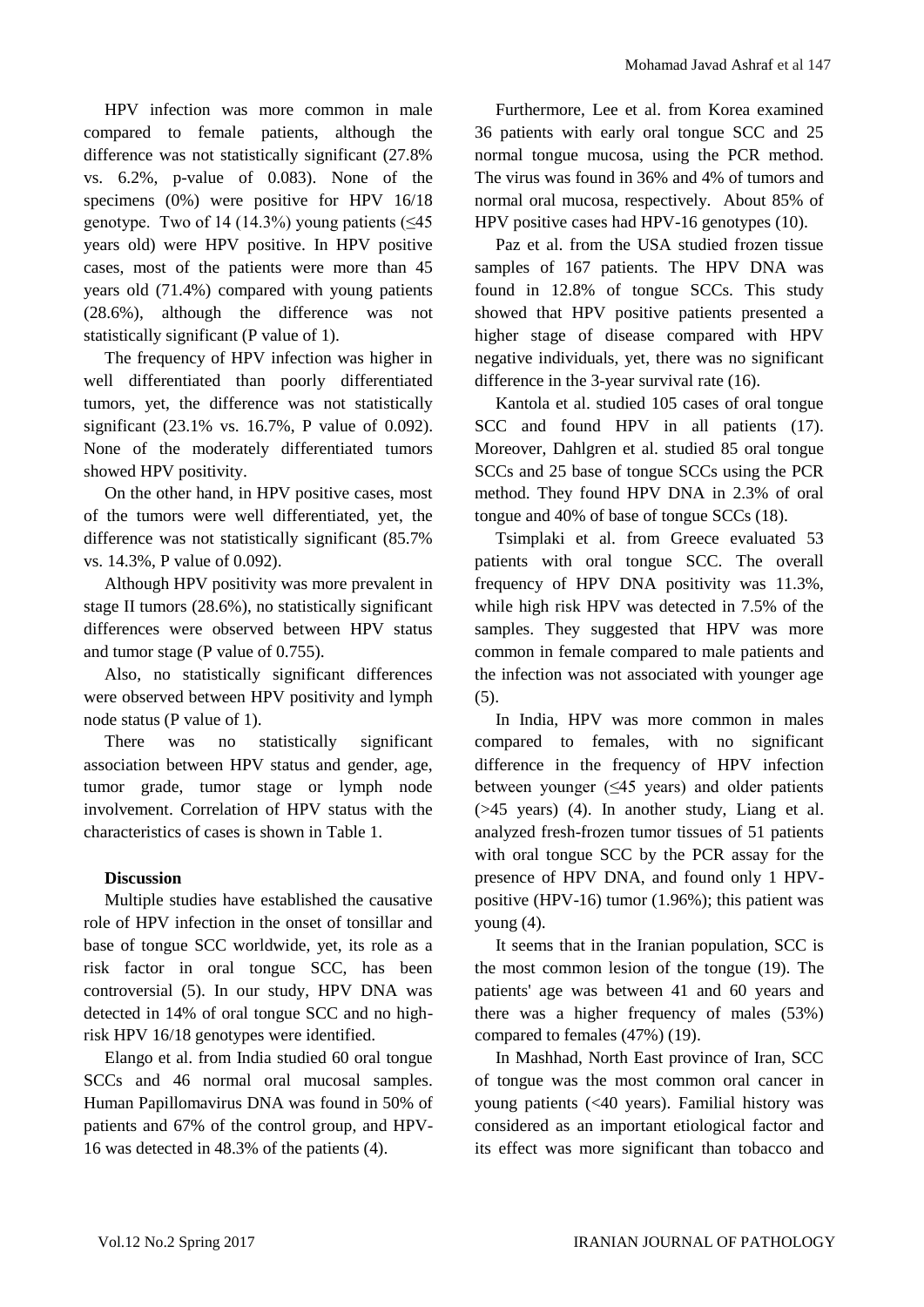### 148 **The Prevalence of Human Papilloma…**

alcohol consumption. The HPV DNA was not detected in these patients (20).

[Saghravanian](https://www.ncbi.nlm.nih.gov/pubmed/?term=Saghravanian%20N%5BAuthor%5D&cauthor=true&cauthor_uid=21466259) et al. studied oral leukoplakia and verrucous **c**arcinoma of oral cavity, and evaluated high risk HPV 16, 18, 31 and 33 by PCR. Human Papillomavirus 16 and 18 were found in 14.3% of verrucous carcinomas, and were located in vestibule of the mandible (21).

Seraj et al. studied 94 paraffin-embedded tissue blocks of patients with oral tongue SCC by the PCR assay for the detection of HPV 16/18. The frequency of HPV 16 and HPV 18 infection was 10.6% and 16%, respectively (7). Human Papillomavirus was more common in males than females, yet there was no association with age (7).

It seems that the prevalence of common and high risk HPV is highly variable in different studies and in different geographic regions. In our study, HPV infection was more common in male compared to female patients. There was no significant difference in mean age of HPV-positive and HPV-negative patients. Also, no significant difference was detected in the frequency of HPV positivity between younger and older patients.

In the current study, the frequency of HPV infection was higher in well differentiated than in poorly differentiated tumors. Other researchers like Elango et al. (4) and Seraj et al. (7) found that HPV was more prevalent in well differentiated than in moderately or poorly differentiated tumors. Also, Dahlgren et al. reported that HPV was more common in undifferentiated compared to well and moderately differentiated tumors.

### **Conclusion**

In our study there was a significantly higher prevalence of HPV in oral tongue SCC than in the normal control group, while high risk HPV was not detected. No statistically significant correlation was found between HPV DNA positivity and clinicopathological characteristics.

The results of the present study did not support the role of HPV infection in carcinogenesis in oral tongue SCC. The possible environmental and host genetic factors must be considered.

# **Conflict of Interest**

The authors had no conflict of interest.

### **References:**

1.Kumar V, Abbas AK, Fausto N, Aster JC. Robbins and Cotran pathologic basis of disease: Elsevier Health Sciences; 2014. 731, 733, 734 p.

2.Naderpour M, Farajnia S, Bayazian G, Halimi M, Ghiasi S, Rahbarnia L. Tongue carcinoma: case series and demographic analysis. Journal of Analytical Research in Clinical Medicine. 2013;1(1).

3.Poling J, Ma X-J, Bui S, Luo Y, Li R, Koch W, et al. Human papillomavirus (HPV) status of non-tobacco related squamous cell carcinomas of the lateral tongue. Oral oncology. 2014;50(4):306- 10.

4.Liang X-H, Lewis J, Foote R, Smith D, Kademani D. Prevalence and significance of human papillomavirus in oral tongue cancer: the Mayo Clinic experience. Journal of Oral and Maxillofacial Surgery. 2008;66(9):1875-80.

5.Tsimplaki E, Argyri E, Xesfyngi D, Daskalopoulou D, Stravopodis DJ, Panotopoulou E. Prevalence and expression of human papillomavirus in 53 patients with oral tongue squamous cell carcinoma. Anticancer research. 2014;34(2):1021-5.

6.Blumberg J, Monjane L, Prasad M, Carrilho C, Judson BL. Investigation of the presence of HPV related oropharyngeal and oral tongue squamous cell carcinoma in Mozambique. Cancer epidemiology. 2015;39(6):1000-5.

7.Seraj MJ, Yazdani N, Ashtiani ZO, Seraj SM, Hasheminasab S-M, Memar B, et al. TP53 gene expression in HPV-positive oral tongue SCC and its correlation with nodal metastasis. Pathol Res Pract. 2011;207(12):758-61.

#### 8[.https://cancerstaging.org](https://cancerstaging.org/)

9[.Safaei A,](https://www.ncbi.nlm.nih.gov/pubmed/?term=Safaei%20A%5BAuthor%5D&cauthor=true&cauthor_uid=21045392) [Khanlari M,](https://www.ncbi.nlm.nih.gov/pubmed/?term=Khanlari%20M%5BAuthor%5D&cauthor=true&cauthor_uid=21045392) [Momtahen](https://www.ncbi.nlm.nih.gov/pubmed/?term=Momtahen%20M%5BAuthor%5D&cauthor=true&cauthor_uid=21045392)  [M,](https://www.ncbi.nlm.nih.gov/pubmed/?term=Momtahen%20M%5BAuthor%5D&cauthor=true&cauthor_uid=21045392) [Monabati A,](https://www.ncbi.nlm.nih.gov/pubmed/?term=Monabati%20A%5BAuthor%5D&cauthor=true&cauthor_uid=21045392) [Robati M,](https://www.ncbi.nlm.nih.gov/pubmed/?term=Robati%20M%5BAuthor%5D&cauthor=true&cauthor_uid=21045392) [Amooei S,](https://www.ncbi.nlm.nih.gov/pubmed/?term=Amooei%20S%5BAuthor%5D&cauthor=true&cauthor_uid=21045392) [Valibeigi](https://www.ncbi.nlm.nih.gov/pubmed/?term=Valibeigi%20B%5BAuthor%5D&cauthor=true&cauthor_uid=21045392)  [B,](https://www.ncbi.nlm.nih.gov/pubmed/?term=Valibeigi%20B%5BAuthor%5D&cauthor=true&cauthor_uid=21045392) [Azarpira N.](https://www.ncbi.nlm.nih.gov/pubmed/?term=Azarpira%20N%5BAuthor%5D&cauthor=true&cauthor_uid=21045392) Prevalence of high-risk human papillomavirus types 16 and 18 in healthy women with cytologically negative pap smear in Iran. [Indian J Pathol Microbiol.](https://www.ncbi.nlm.nih.gov/pubmed/?term=azarpira+n%2C+HPV) 2010; 53(4):681-5.

10.Lee S, Cho N, Choi E, Baek S, Kim W, Shin D, et al. Relevance of human papilloma virus